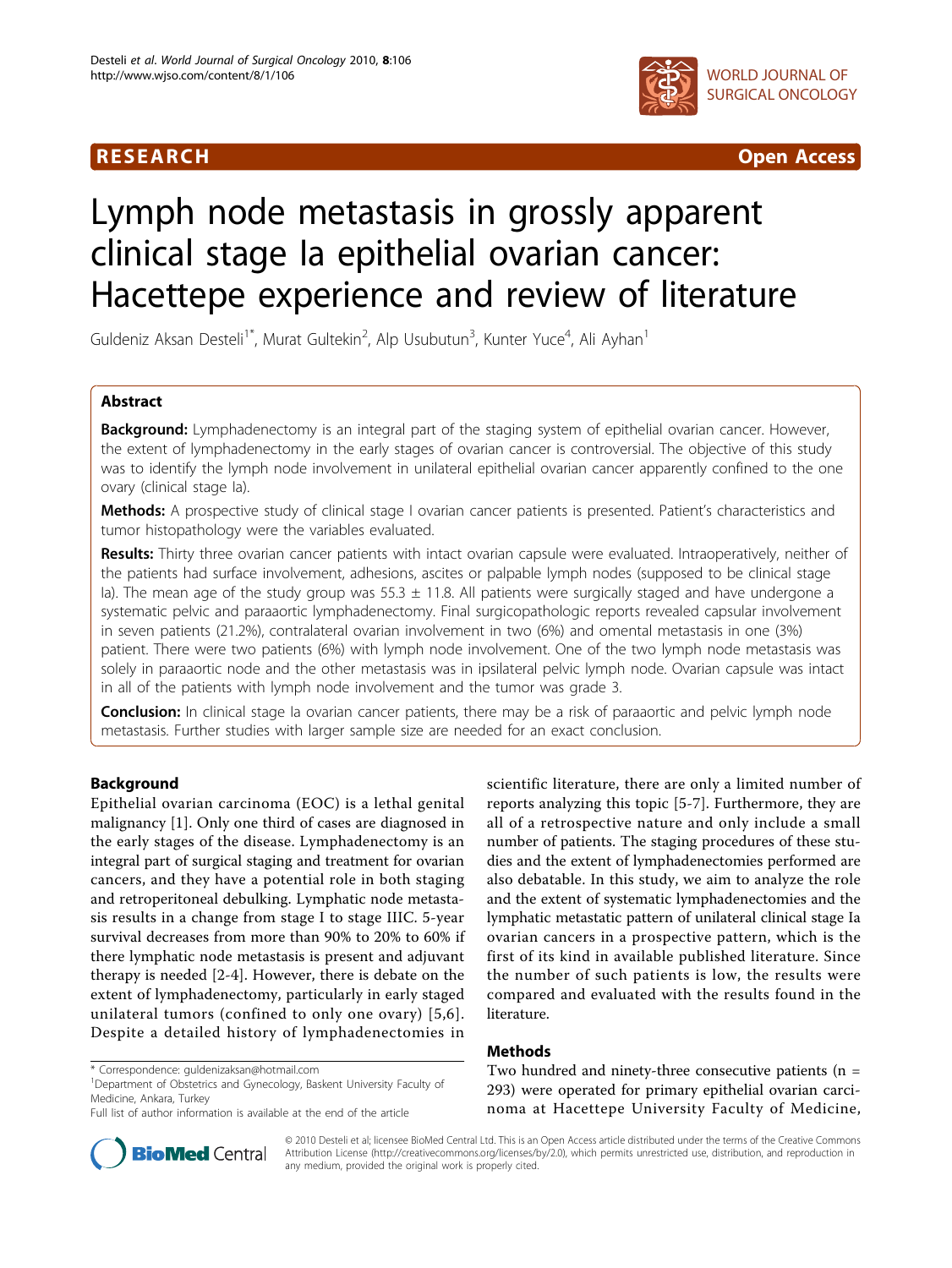between January 2004 to April 2007. Fifty-seven  $(n = 57)$ of these patients (19.4%) were diagnosed with tumors confined to only one ovary based on both pre-operative and intra-operative evaluations. All the clinico-pathological variables of these patients are evaluated by using SPSS version 13.0.

The presence of the following factors were used as exclusion criteria for this study (clinical stage Ib and Ic are excluded):

- a) Ruptured capsule (intraoperative or postoperative)
- b) Presence of ascites
- c) Presence of adhesions with neighboring tissues

d) Presence of gross or suspicious tumor on the surface of the capsule

e) Suspicious tumoral involvement of the contralateral ovary

f) Palpable lymphadenopathy suspicious for tumor metastasis

g) Presence of other concomitant cancers or cancers other than primary epithelial ovarian carcinoma

h) Patients incompletely staged at an external medical center or laparoscopy performed before admission

i) Patients undergoing fertility sparing surgery.

According to the inclusion criteria, twenty-four  $(n =$ 24) patients were excluded from the study and the remaining thirty-three ( $n = 33$ ) patients were eligible for final analysis.

Patient age, gravida, parity and menopausal status, initial complaints, pre-operative Ca-125 levels, preoperative ultrasonographic appearence, intraoperative findings (adhesions, capsular involvement or rupture, tumor bilaterality, presence of ascites or lymphadenopaties or tumoral implants) and final pathological reports (maximal tumor size, presence of tumor on the contralateral ovary, capsular involvement, involvement of peritoneum or positive cytology, tumor histology, grade, clinical stage and the number of resected and metastatic lymph nodes) were the variables collected and analyzed prospectively in this study.

All patients were subjected to a primary surgical staging procedure by the same surgical team led by one of the authors and evaluated by the same pathologist, according to the FIGO recommendations. After a midline vertical incision, peritoneal washings were obtained from the pelvis, para-colic gutters, and diaphragm and then submitted for cytology. Multiple peritoneal biopsies from both suspicious and normal appearing areas were taken, together with the sampling of the diaphragmatic peritoneum if it was suspicious. All the peritoneal surfaces and solid organs were explored by inspection and palpation including the intestinal mesentery, and biopsies were taken from multiple sites. A total abdominal hysterectomy, bilateral salpingo-oopherectomy, and a total omentectomy were the initial steps of the surgery. After an adequate examination of the pelvis, a systematic pelvic and para-aortic lymphadenectomy was undertaken. A pelvic lymphadenectomy was accomplished by completely skeletonizing the external iliac vessels and removing all the nodes around the vessels. The common iliac and obturator nodes were dissected using blunt and sharp dissection, and all the tissues above the obturator nerve were removed. The para-aortic area was exposed just above the bifurcation. The retroperitoneal space and the lymph nodes at the bifurcation of the aorta anterior to the vena cava and below the renal vessels on both sides were dissected. Resected pelvic nodes were subdivided as right or left sided. However, para-aortic nodes could not be subdivided in a similar way due to the en bloc resection technique we used in the para-aortic region. The mean number of resected lymph nodes was 35 (range, 23-74), and the mean number of resected para-aortic lymph nodes was 10 (range 8-16). Finally, appendectomies were performed for all patients if not previously performed.

There were no severe complications attributable to the surgery. There was only one bladder injury. Three patients had postoperative morbidity: one had an intra-abdominal infection, one had a deep venous thrombo-embolism and the other patient had an intestinal obstruction that required another operation for a bridectomy. The overall morbidity rate was 12% (4/33). Following the final pathologic reports, patients with localized microscopic disease were accepted as upstaged. All patients except for stage Ia-Ib grade 1-2 disease received adjuvant combination chemotherapy (six cycles of paclitaxel plus carboplatin). Patients with unfavorable tumor histology (clear cell, transient cell or undifferentiated tumors) also received adjuvant chemotherapy, regardless of their stage or tumor grade.

The median follow-up of the patients was 16.1 months (range 1-37). The follow-up period was evaluated from the date of the operation to the date of the last follow up. One patient with clear cell histology developed a vaginal cuff recurrence shortly after the initial six cycles of chemotherapy. Recurrent disease was treated with salvage chemotherapy.

# Results

The median age of the patients was 55.3 (range 31-82). Eleven patients (33.3%) were <50 and twenty-two patients (66.6%) were ≥50. The preoperative Ca-125 level was ≤35 IU/L in 12 patients (36.4%), between 35-500 in 17 patients (51.5%) and  $\geq$ 500 in the remaining four patients (12.1%). Tumor histology was serous in seven patients (22.1%), mucinous in eight patients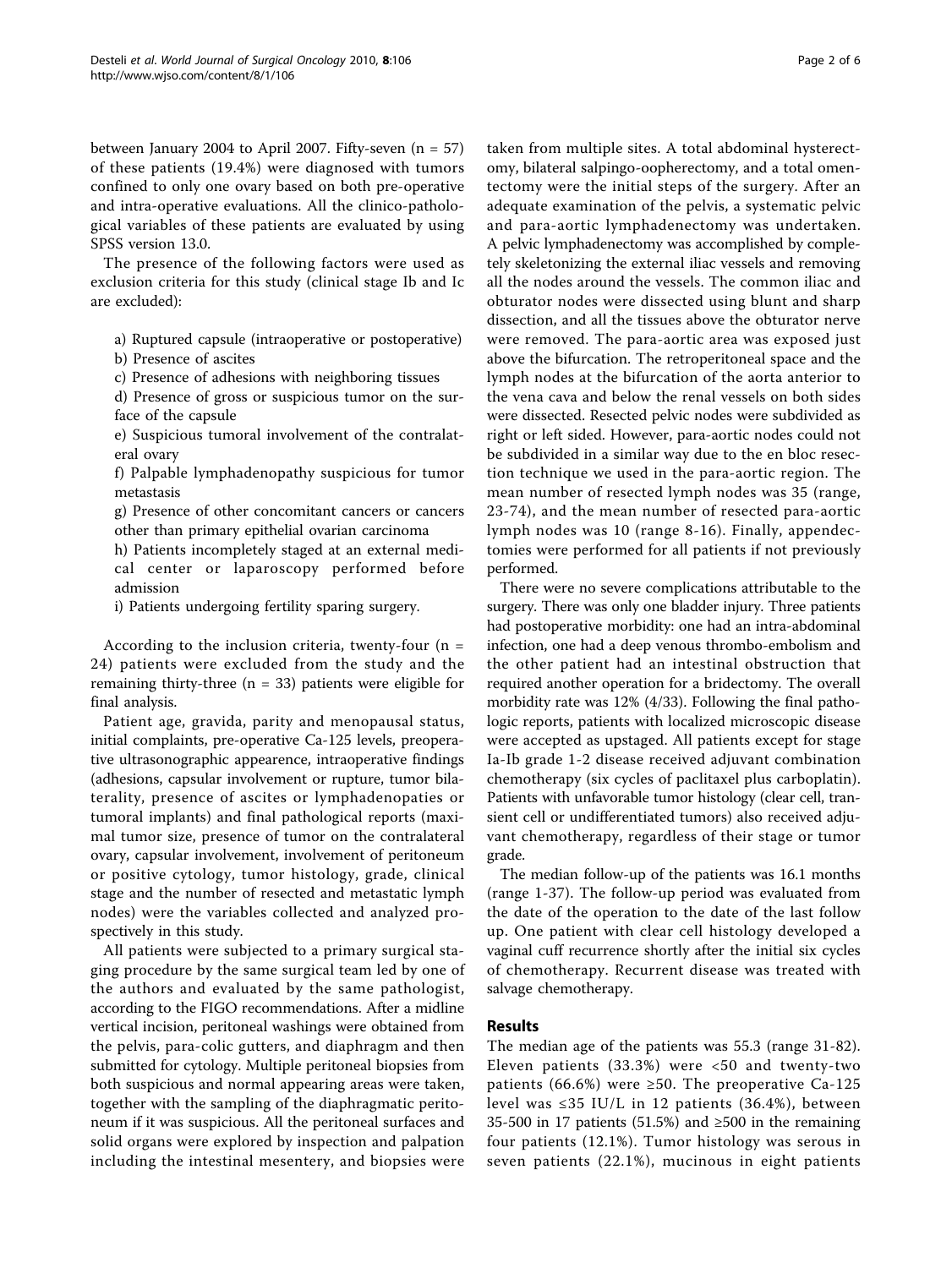(24.2%), endometrioid in five patients (15.2%) and clear cell in four patients (12.1%). The remaining nine patients (26.2%) had rare tumor histology's (mixed epithelial type in four, transitional in three, anaplastic in one and squamous in one). Eleven patients had grade 1 disease (33.0%) while eight patients (24.2%) had grade 2 and fourteen patients (42.4%) had grade 3 disease. Maximal tumor diameter was <10 cm in eighteen patients  $(54.5%)$  and ≥10 cm in the remaining fifteen patients (45.5%). Eighteen patients had right ovarian tumor and remaining 15 had left sided tumors. Clinicopathological features of patients are shown in Table 1.

All the patients were assumed to have tumors in clinical stage Ia after pre-operative and intra-operative evaluations. However, twelve patients (36.2%) were found to have microscopic metastasis after post-operative pathological evaluations and therefore had upstaged diseases. Seven of these upstaged patients (21.2%) had capsular

Table 1 Clinico-Pathological Features of patients

| <b>Features of Patients</b>   | Number of patients | %    |
|-------------------------------|--------------------|------|
| Age                           |                    |      |
| < 50                          | 11                 | 33.3 |
| $\geq 50$                     | 22                 | 66.7 |
| Gravida                       |                    |      |
| 0                             | 3                  | 9.1  |
| $1 - 3$                       | 14                 | 42.4 |
| $\geq 4$                      | 16                 | 48.5 |
| Parity                        |                    |      |
| 0                             | 3                  | 9.1  |
| $1 - 3$                       | 23                 | 69.7 |
| $\geq 4$                      | $\overline{7}$     | 21.2 |
| Pre-operative Ca-125          |                    |      |
| $\leq$ 35                     | 12                 | 37.5 |
| 35-500                        | 17                 | 50   |
| $\geq$ 500                    | $\overline{4}$     | 12.5 |
| Menopausal status             |                    |      |
| Premenopausal                 | 21                 | 63.6 |
| Postmenopausal                | 12                 | 36.4 |
| Histology                     |                    |      |
| Serous                        | $\overline{7}$     | 21.2 |
| Musinous                      | 8                  | 24.2 |
| Endometrioid                  | 5                  | 15.2 |
| Other*                        | 13                 | 39.4 |
| Grade                         |                    |      |
| 1                             | 11                 | 33.3 |
| $\overline{2}$                | 8                  | 24.2 |
| 3                             | 14                 | 42.4 |
| <b>Maximal Tumor Diameter</b> |                    |      |
| < 10 cm                       | 18                 | 54.5 |
| $\geq 10$ cm                  | 15                 | 45.5 |

Other\*: Clear cell in four, mixed type in four, transitional in three, anaplastic in one and squamous in one patient.

invasion and were upstaged to Ic. One patient (3.0%) had microscopic omental metastasis with ovarian capsular invasion and was upstaged to IIIa. Two patients (6.0%) had ipsilateral ovarian capsular invasion with contralateral ovarian involvement were upstaged to stage Ic. The remaining two upstaged patients (6.0%) had lymphatic metastasis and were classified in stage IIIc disease. Two patients with capsular invasions had serous histology (one grade 1 and one grade 3), two had mucinous carcinoma (grade 1), one had clear cell carcinoma (grade 3), one had squamous cell (grade 3) and one had mixed serous and mucinous carcinoma (grade 2). The patient with omental metastasis had mucinous carcinoma (grade 3). One patient with contralateral ovarian involvement too had mucinous carcinoma (grade 2) while other had serous carcinoma (grade 2). Para-aortic lymph nodes involvement was seen in one patient (left sided tumor) and ipsilateral pelvic lymph nodes in another. Therefore, it was decided that a unilateral pelvic lymphadenectomy would miss half the lymphatic metastasis. Each patient was found to have one  $(n = 1)$  metastatic lymph node. Tumor histology was serous and transitional cell in these two patients with lymphatic metastasis. All patients with lymphatic metastasis had grade 3 disease. None of these patients had a capsular invasion or involvement of the contralateral ovary or positive peritoneal cytology.

### **Discussion**

Lymphadenectomy is a routine part of surgical staging in epithelial ovarian carcinomas [[8](#page-5-0)]. Despite the vast amount of data detailing the role and extent of lymphadenectomies in published literature, there are still many questions that need to be answered. These debates are particularly important for unilateral tumors apparently confined to the ovaries. Questions regarding lymphadenectomies include: the limits of lymphadenectomies for these tumors, the sufficiency of performing a unilateral pelvic lymphadenectomy, the need to perform a paraaortic lymphadenectomy for patients and the role of surgical staging in these patients. These questions are particularly important if one also considers the morbidity of lymphadenectomy and staging laparotomy. The state of patients with unilateral tumors with strict criteria as mentioned above (clinical stage Ia) is another debate; are systematic lymphadenectomies really necessary or in other words, is retroperitoneal metastasis really possible without any intra-abdominal metastasis? And which lymph nodes are the first to be metastasized?

There are a limited number of published reports evaluating the role of lymphadenectomies in early staged ovarian cancers [[2](#page-5-0),[5-7](#page-5-0),[9-20](#page-5-0)]. All the studies are of a retrospective nature and usually had small sample sizes. From these studies, lymphatic metastasis is thought to be present in about 4-27% of early staged patients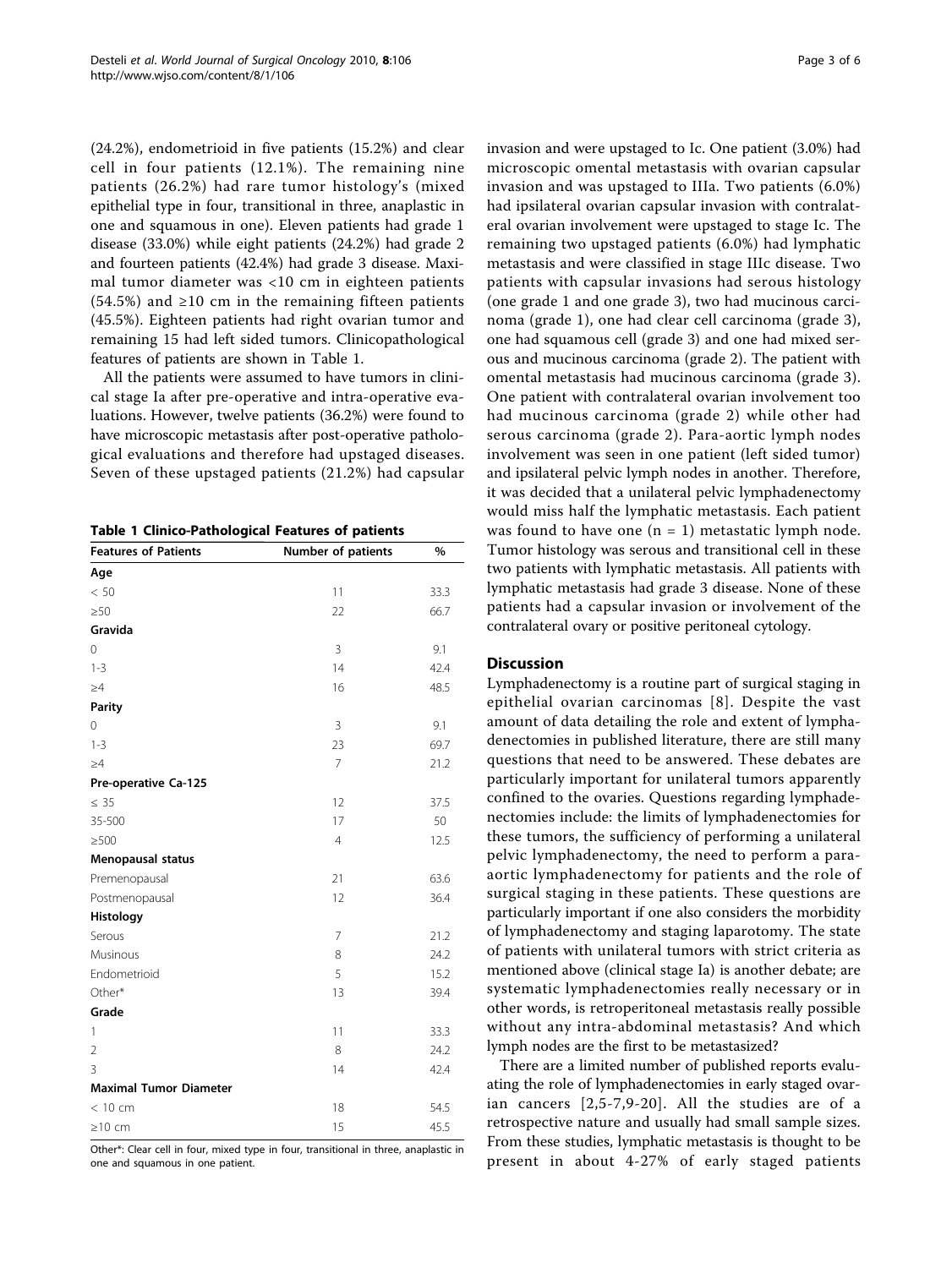| Author                      | Number of<br>patients | Number of isolated<br>Pelvic<br>LN positive patients | Number of isolated<br>aortic<br>LN positive patients | Number of Pelvic and aortic positive<br>patients |
|-----------------------------|-----------------------|------------------------------------------------------|------------------------------------------------------|--------------------------------------------------|
| Petru et al. [2]            | 40                    |                                                      |                                                      |                                                  |
| Benedetti Panici et al. [6] | 37                    |                                                      |                                                      |                                                  |
| Onda et al. [10]            | 59                    |                                                      |                                                      | 8                                                |
| Sakai et al. [12]           | 63                    |                                                      |                                                      |                                                  |
| Kanazawa et al. [22]        | 68                    |                                                      |                                                      |                                                  |
| Morrice et al [15]          | 100                   |                                                      | 13                                                   |                                                  |
| Harter et al [16]           | 70                    |                                                      |                                                      |                                                  |
| Total                       | 437                   | 23 (%5.2)                                            | 29 (%6.6)                                            | 24 (%5.5)                                        |

<span id="page-3-0"></span>Table 2 Pelvic and paraaortic involvement in early staged patients with epithelial ovarian carcinoma

[[2,6,10](#page-5-0),[12,15,16,21,22](#page-5-0)]. This large heterogenity in lymphatic metastatic rates is mainly related to the type of lymphadenectomy performed in these studies (sampling vs. systematic, only pelvic or isolated unilateral pelvic etc.). Our previous study reported a of 13% including clinical stage I-II patients [\[23](#page-5-0)]. Previous reports were also excessively heterogeneous with respect to analyzed variables such as substages, grades, tumor histology and extend of lymphadenectomies so that it was almost impossible to collect all of these studies under a single Table (Table 2 and 3). Majority of previous studies also included patients with greater than clinical stage Ia disease [[2,7,10\]](#page-5-0).

From these studies, we can conclude that lymphatic metastasis ranges from around 4-27% of clinical stage I patients with epithelial ovarian carcinomas. Both pelvic and para-aortic lymph nodes may be involved in these early staged patients. The number of studies evaluating the laterality of lymphatic metastasis is even lower (Table 3) and contrary to our findings; those studies found that contralateral pelvic lymphatic metastasis could be seen in a significant percent of clinical stage I patients. This was also true for clinical stage Ia patients (Table 3). All previous literature point a high rate of contralateral pelvic metastasis and recommends a bilateral pelvic lymphadenectomy except for the study by Benedetti-Panici et al [[6](#page-5-0)]. They evaluated 35 unilateral clinical stage I patients. Three patients had a metastasis on ipsilateral pelvic nodes, and two other patients had

Table 3 Previous studies evaluating the contralateral pelvic and paraaortic lymphatic metastasis presenting in unilateral clinical stage I or stage Ia epithelial ovarian carcinoma patients (stage Ia patients are bolded and ipsilateral pelvic metastasis are not included.)

| Author                              | Description of Study and<br>Stages                                                                                                                                  | <b>Tumor Laterality</b> | Reported Histology and Grade (Gr) | <b>CPLN or PA Met*</b>          | n |
|-------------------------------------|---------------------------------------------------------------------------------------------------------------------------------------------------------------------|-------------------------|-----------------------------------|---------------------------------|---|
| Walter J. [5]                       | la<br>(case report)                                                                                                                                                 | Left (la)               | Anaplastic, Gr3                   | Right paraaortic + right pelvic |   |
| Onda [10]<br>have unilateral tumor. | 7 out of 33 Stage I patients<br>have lymphatic metastasis. 6                                                                                                        | Left                    | Not defined                       | Bilateral pelvic+PA             |   |
|                                     |                                                                                                                                                                     | Right                   |                                   | Right PA                        |   |
|                                     |                                                                                                                                                                     | Right                   |                                   | Right pelvic+Right PA           |   |
|                                     |                                                                                                                                                                     | Right                   |                                   | Left pelvic+Bilateral PA        |   |
| $\text{Cas } [10]$                  | 96 unilateral stage I patients<br>with unilateral or bilateral<br>pelvic paraortic<br>lymphadenectomy are<br>evaluated. 14 of these 96<br>had lymphatic metastasis. | Right                   | Gr3                               | Left PA                         |   |
|                                     |                                                                                                                                                                     | Right                   | Gr3                               | Left pelvic                     |   |
|                                     |                                                                                                                                                                     | Left                    | Gr3                               | Right PA +Right pelvic          |   |
|                                     |                                                                                                                                                                     | Left                    | Gr3                               | Bilateral pelvic                |   |
|                                     |                                                                                                                                                                     | Right                   | Gr3                               | Bilateral pelvic                |   |
|                                     |                                                                                                                                                                     | Right                   | Gr3                               | Right PA                        | 4 |
|                                     |                                                                                                                                                                     | Left                    | Gr3                               | Left PA                         | 2 |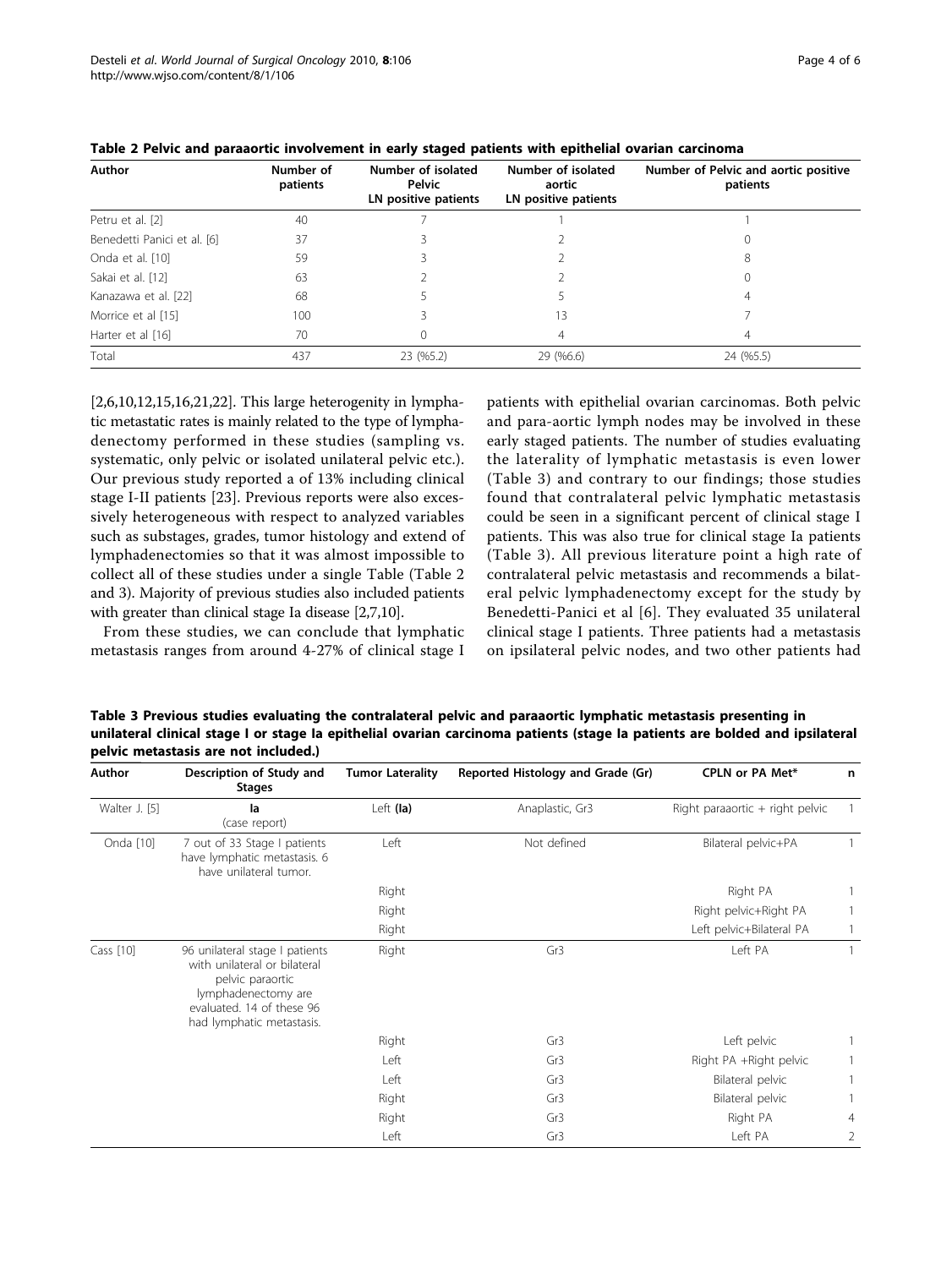# Table 3 Previous studies evaluating the contralateral pelvic and paraaortic lymphatic metastasis presenting in unilateral clinical stage I or stage Ia epithelial ovarian carcinoma patients (stage Ia patients are bolded and ipsilateral pelvic metastasis are not included.) (Continued)

| Petru [2]                                                                                                                                 | 9 out of 40 Stage I patients<br>had lymphatic metastasis. 6<br>out of 9 patients had<br>unilateral tumors.                           | Not defined    | Not defined          | Contralateral pelvic      | $\mathbf{1}$   |
|-------------------------------------------------------------------------------------------------------------------------------------------|--------------------------------------------------------------------------------------------------------------------------------------|----------------|----------------------|---------------------------|----------------|
|                                                                                                                                           |                                                                                                                                      |                |                      | Pelvic+paraaortic         | $\mathbf{1}$   |
| Negishi <sup>[9]</sup>                                                                                                                    | 8 out of 123 stage I patients<br>had lymphatic metastasis.<br>One patient was stage la.                                              | Right (la)     | Clear cell (Both)    | Right paraaortic          | $\overline{2}$ |
|                                                                                                                                           |                                                                                                                                      | Left           | Clear cell (Both)    | <b>Bilateral PA</b>       | $\overline{2}$ |
|                                                                                                                                           |                                                                                                                                      | Left           | Mucinous (grade ?)   | Bilateral pelvic and PA   | $\mathbf{1}$   |
|                                                                                                                                           |                                                                                                                                      | Left           | Clear                | Left PA                   | $\mathbf{1}$   |
|                                                                                                                                           |                                                                                                                                      | Left           | Mucinous             | Left PA                   | $\mathbf{1}$   |
|                                                                                                                                           |                                                                                                                                      | Left           | Serous               | Left PA                   | $\mathbf{1}$   |
| Sakuragi [13]<br>4 out of 78 Stage I patients<br>had lymphatic metastasis.<br>One patient out of 31 Stage<br>la had lymphatic metastasis. | Right (la)                                                                                                                           | Clear cell Gr1 | Right PA             | $\mathbf{1}$              |                |
|                                                                                                                                           |                                                                                                                                      | Left           | Clear/Mucinous Gr2   | Left PA                   | $\overline{2}$ |
|                                                                                                                                           |                                                                                                                                      | Left           | Clear cell Gr1       | <b>Bilateral PA</b>       | $\mathbf{1}$   |
| Morrice [15]<br>had lymphatic metastasis.                                                                                                 | 8 out of 60 stage la patients                                                                                                        | Not defined    | Gr2:4                | Contralateral PA          | $\mathbf{1}$   |
|                                                                                                                                           |                                                                                                                                      | Not defined    | Gr3:3                | Ipsilateral PA            | 5              |
|                                                                                                                                           |                                                                                                                                      |                |                      | Ipsilateral PA+Pelvic     | $\mathbf{1}$   |
| Baiocchi, [20]                                                                                                                            | 32 out of 242 Stage I<br>patients had lymphatic<br>metastasis. 24 out of 32 was<br>in Stage la. Total number of<br>stage la was 215. | Right          | Overall distribution | Left pelvic               | $\mathbf{1}$   |
|                                                                                                                                           |                                                                                                                                      | Right          | of grades among      | Left PA                   | $\overline{2}$ |
|                                                                                                                                           |                                                                                                                                      | Right          | patients with        | Bilateral pelvic+PA       | 3              |
|                                                                                                                                           |                                                                                                                                      | Right          | lymphatic metastasis | Right PA                  | 5              |
|                                                                                                                                           |                                                                                                                                      | Right          | was as follows:      | Right pelvic+PA           | $\overline{2}$ |
|                                                                                                                                           |                                                                                                                                      | Left           | Borderline: 7        | Left PA                   | $\overline{4}$ |
|                                                                                                                                           |                                                                                                                                      |                | Gr1: 3               |                           |                |
|                                                                                                                                           |                                                                                                                                      |                | Gr2: 6               |                           |                |
|                                                                                                                                           |                                                                                                                                      |                | Gr3: 15              |                           |                |
|                                                                                                                                           |                                                                                                                                      |                | Undefined: 1         |                           |                |
| Suzuki [14]<br>patients had Stage la<br>disease.                                                                                          | 5 out of 47 Stage I patients<br>had lymphatic metastasis. 18                                                                         | Not defined la | Clear cell Gr2       | Contralateral pelvic      | $\mathbf{1}$   |
|                                                                                                                                           |                                                                                                                                      | Not defined    | Serous Gr1           | Contralateral pelvic      | $\mathbf{1}$   |
|                                                                                                                                           |                                                                                                                                      | Not defined    | Serous Gr2           | Ipsilateral pelvic+PA     | $\mathbf{1}$   |
|                                                                                                                                           |                                                                                                                                      | Not defined    | Serous Gr2           | PA                        | $\mathbf{1}$   |
|                                                                                                                                           |                                                                                                                                      | Not defined    | Serous Gr1           | Ipsilateral suprainguinal | $\mathbf{1}$   |
| This Study                                                                                                                                | 2 out of 33 stage la patients<br>had lymphatic metastasis                                                                            | Left           | Transitional Gr3     | PA                        | $\mathbf{1}$   |

\* Contalateral Pelvic or Paraaortic Lymph Node Metastasis in Stage I Epithelial Ovarian Carcinoma.

paraaortic metastasis and the authors recommended an ipsilateral lymph node dissection to be appropriate for staging and therapeutic purposes [\[6](#page-5-0)].

Tumor grades were not reported homogeneously in all reports. Among the reported cases, majority of the lymphatic metastasis was seen in high grade (grade 3) tumors or in unfavorable tumor histologies (transitional, clear cell etc.). However, there were also reports of low grade serous tumors with lymphatic metastasis (Table [3](#page-3-0)). In our report, also two patients with lymphatic metastasis